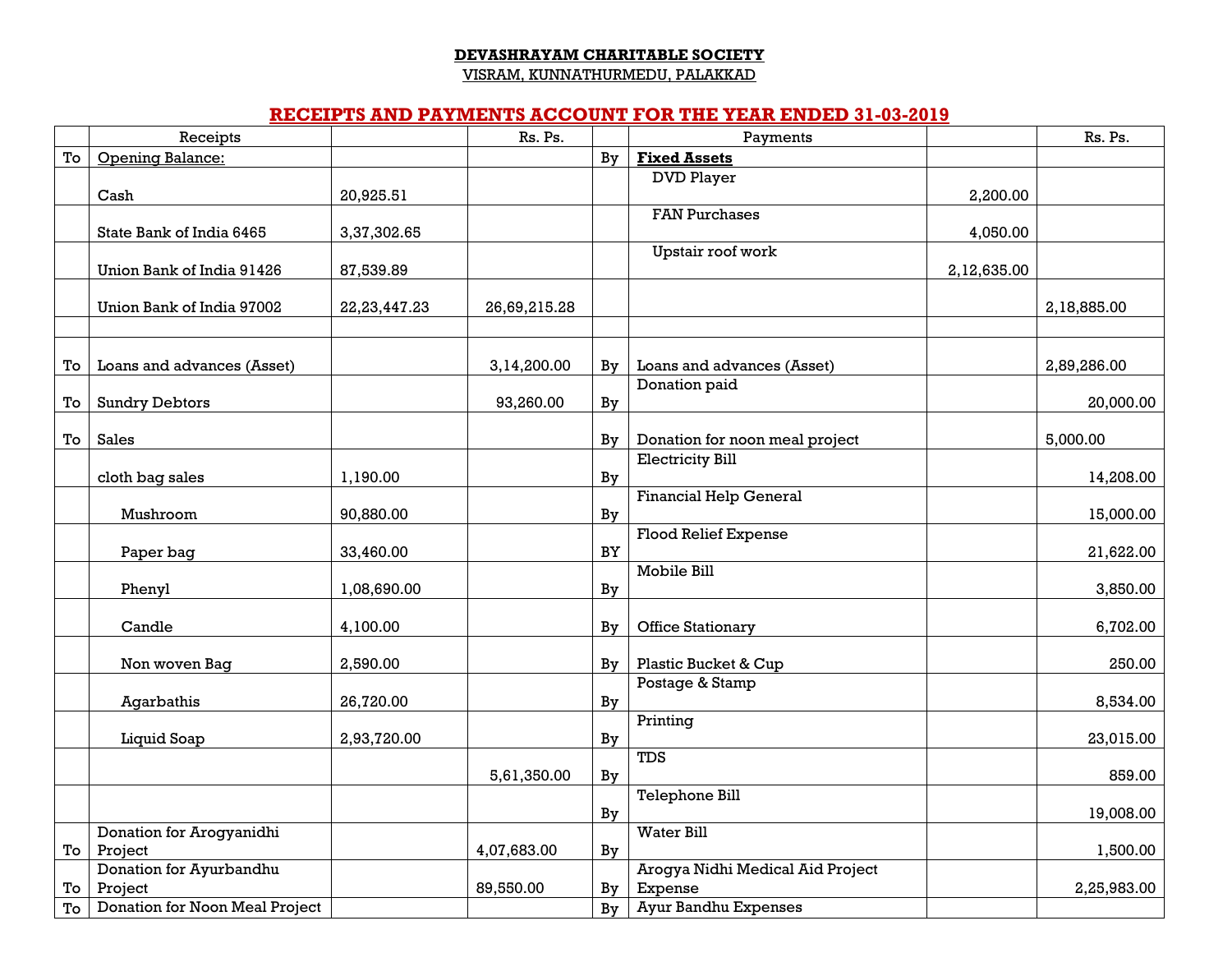|    |                               | 26,85,658.00 |    |                                         |              | 7,60,985.00  |
|----|-------------------------------|--------------|----|-----------------------------------------|--------------|--------------|
|    | Donation for Rehabilitation   |              |    | <b>Noon Meal Expenses</b>               |              |              |
| To | Centre                        | 11,73,446.00 | By |                                         |              | 41,549.00    |
|    | <b>Flood Relief Donation</b>  |              |    | <b>Rehabilitation Centre Expenses</b>   |              |              |
| To |                               | 10,000.00    | By |                                         |              | 5,42,105.00  |
|    | <b>General Donation</b>       |              |    | <b>Rehabilitation Vocational Centre</b> |              |              |
| To |                               | 10,40,921.00 | By | Expenses                                |              | 5,48,664.00  |
|    | Membership Fees Received      |              |    | Repair & Maintenance                    |              |              |
| To |                               | 36,100.00    | By |                                         |              | 2,90,045.00  |
|    |                               |              |    | <b>Bank Charges</b>                     |              |              |
| To | <b>Bank Interest Received</b> | 11,874.44    | By |                                         |              | 3,746.92     |
|    |                               |              |    | Rain coat purchase                      |              |              |
| To | Interest on SB Account        | 88,786.00    | By |                                         |              | 1,250.00     |
|    |                               |              |    | <b>Website Charge</b>                   |              |              |
|    |                               |              | By |                                         |              | 15,000.00    |
|    |                               |              |    |                                         |              |              |
|    |                               |              | By | <b>Celebration Expenses</b>             |              | 20,591.00    |
|    |                               |              |    |                                         |              |              |
|    |                               |              | By | <b>Cocunut and Grocery</b>              |              | 2,03,667.00  |
|    |                               |              |    |                                         |              |              |
|    |                               |              | By | Kitchen Expence                         |              | 5,89,453.00  |
|    |                               |              |    |                                         |              |              |
|    |                               |              | By | KL9AC6576                               |              | 4,04,755.00  |
|    |                               |              |    |                                         |              |              |
|    |                               |              | By | KL 9AM 7234                             |              | 1,08,869.00  |
|    |                               |              |    |                                         |              |              |
|    |                               |              | By | <b>Medical Aid</b>                      |              | 58,939.00    |
|    |                               |              | By | Salary and Allowance                    |              | 18,59,426.00 |
|    |                               |              |    |                                         |              |              |
|    |                               |              | By | <b>Staff Insurance</b>                  |              | 42,967.00    |
|    |                               |              |    |                                         |              |              |
|    |                               |              | By | <b>Staff Welfare</b>                    |              | 1,27,444.00  |
|    |                               |              |    | Closing Balance:                        |              |              |
|    |                               |              | By | <b>HDFC 0087</b>                        |              |              |
|    |                               |              |    |                                         |              |              |
|    |                               |              | By | State Bank of India 6465                | 66,978.65    |              |
|    |                               |              |    |                                         |              |              |
|    |                               |              | By | <b>UBI 91426</b>                        | 19,497.49    |              |
|    |                               |              | By | State Bank of Travancore                |              |              |
|    |                               |              |    |                                         |              |              |
|    |                               |              | By | Union Bank of India 97002               | 24,82,832.15 | 26,88,885.80 |
|    |                               |              |    |                                         |              |              |
|    |                               |              |    |                                         |              |              |
|    |                               | 91,82,043.72 |    |                                         |              | 91,82,043.72 |
|    |                               |              |    |                                         |              |              |
|    |                               |              |    |                                         |              |              |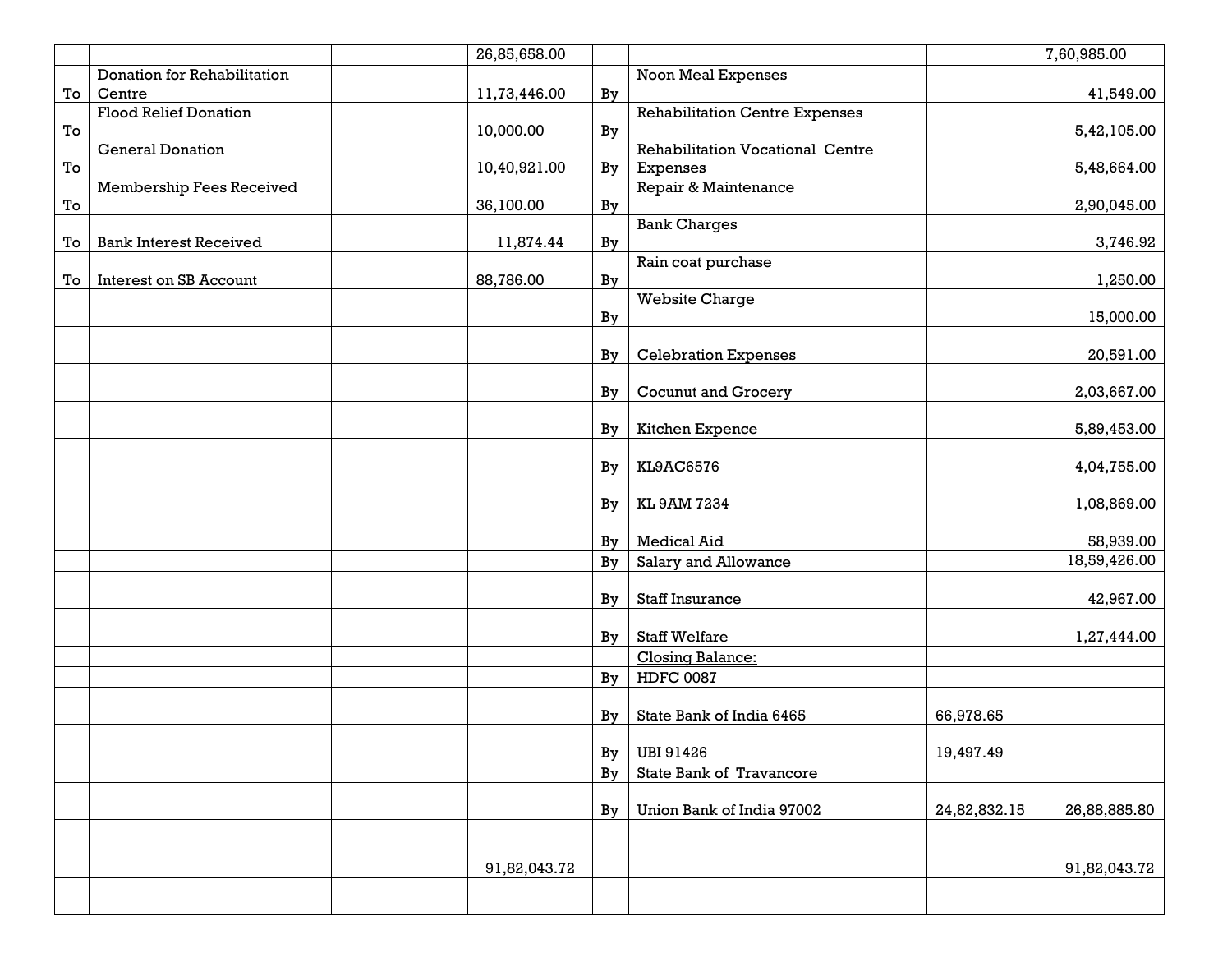| Place: Palakkad<br>Date: | PRESIDENT | <b>SECRETARY</b>                      | TREASURER |
|--------------------------|-----------|---------------------------------------|-----------|
|                          |           | Vide my report of even date attached. |           |
|                          |           | For K.V. VENKITARAMAN & CO.,          |           |
|                          |           | CHARTERED ACCOUNTANTS                 |           |
|                          |           | Firm Regn No.013571S                  |           |
| Place: Palakkad          |           | K.V. VENKITARAMAN                     |           |
| Date:                    |           | Partner                               |           |
|                          |           | M.NO.20718                            |           |

-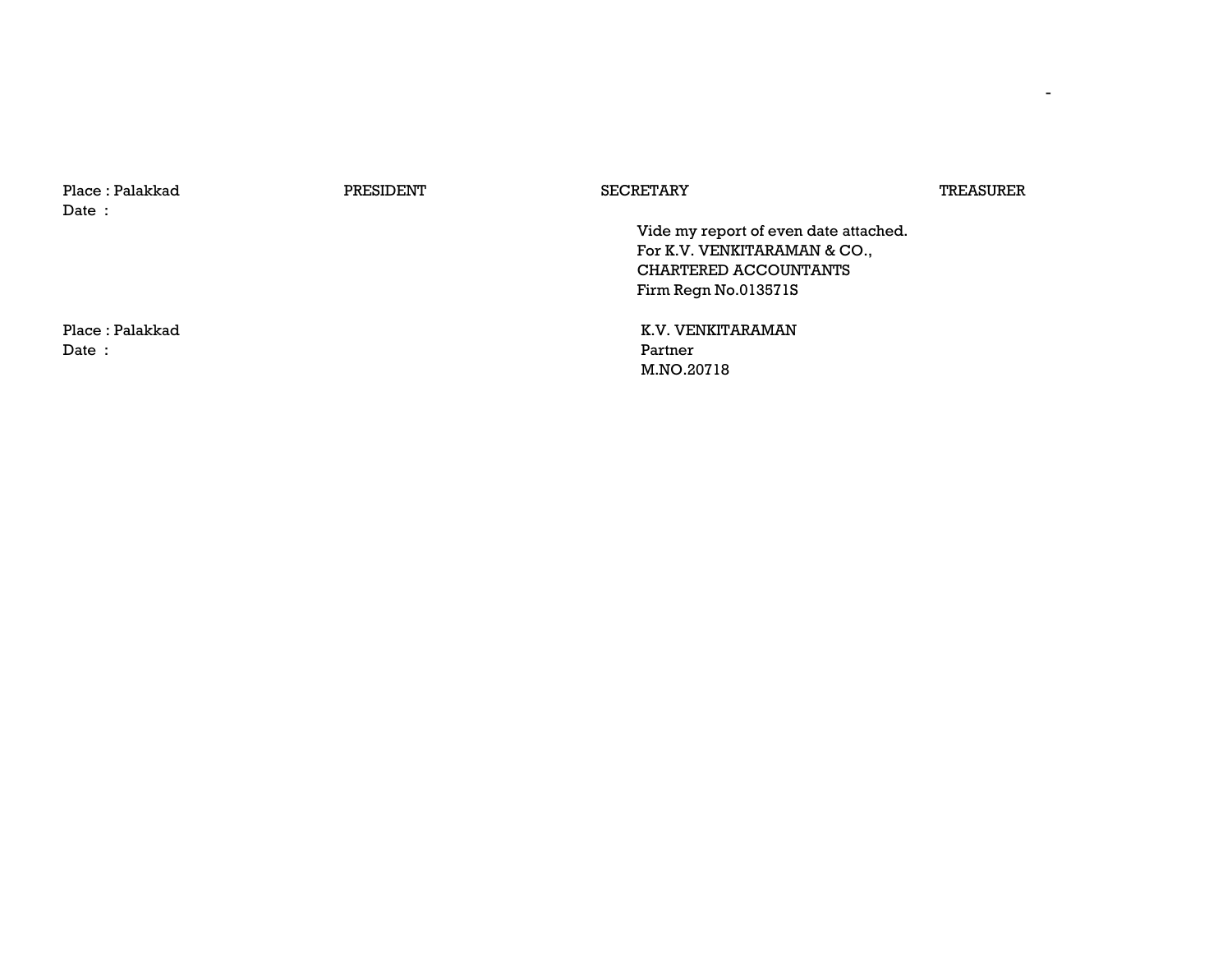#### **DEVASHRAYAM CHARITABLE SOCIETY**

VISRAM, KUNNATHURMEDU, PALAKKAD

#### **INCOME AND EXPENDITURE ACCOUNT FOR THE YEAR ENDED 31-03-2019**

|                              | involnib inno bill bindi lub ilogodin i or i iib i billi bindbd ui-vu-bulu |             |    |                               |             |              |
|------------------------------|----------------------------------------------------------------------------|-------------|----|-------------------------------|-------------|--------------|
|                              | <b>PARTICULARS</b>                                                         | Rs. Ps.     |    | <b>PARTICULARS</b>            |             | Rs. Ps.      |
|                              |                                                                            |             |    | <b>Sales</b>                  |             |              |
|                              |                                                                            |             |    |                               |             |              |
| To                           | <b>Opening Stock</b>                                                       | 1,67,114.00 | By | Cloth bag sales               | 1,190.00    |              |
|                              | Arogya Nidhi Medical Aid Project Expense(SCH-                              |             |    |                               |             |              |
| To                           | V)                                                                         | 2,25,983.00 | By | Mushroom                      | 90,880.00   |              |
|                              | Ayur Bandhu Expenses(SCH-IV)                                               |             |    |                               |             |              |
| $\operatorname{\mathsf{To}}$ |                                                                            | 7,60,985.00 | By | Paper bag                     | 43,460.00   |              |
|                              | Noon Meal Expenses-(SCH-I)                                                 |             |    |                               |             |              |
| To                           |                                                                            | 41,549.00   | By | Phenoyil                      | 1,28,740.00 |              |
|                              | Rehabilitation Centre Expenses(SCH-II)                                     |             |    |                               |             |              |
| To                           |                                                                            | 5,42,105.00 | By | Candle                        | 4,100.00    |              |
|                              | Rehabilitation Vocational Center Expenses(SCH-                             |             |    |                               |             |              |
| To                           | $III$ )                                                                    | 5,48,664.00 | By | Non woven Bag                 | 2,590.00    |              |
|                              | Repair & Maintenance (SCH-VI)                                              |             |    |                               |             |              |
|                              |                                                                            |             |    |                               |             |              |
| To                           | <b>Donation Paid</b>                                                       | 2,90,045.00 | By | Agarbathis                    | 32,270.00   |              |
|                              |                                                                            |             |    |                               |             |              |
| $\operatorname{\mathsf{To}}$ |                                                                            | 20,000.00   | By | Liquid Soap                   | 3,67,115.00 |              |
|                              | <b>Electricity Bill</b>                                                    |             |    |                               |             |              |
| To                           |                                                                            | 14,208.00   |    |                               |             | 6,70,345.00  |
|                              | <b>Financial Help General</b>                                              |             |    | General donation received     |             |              |
| To                           |                                                                            | 15,000.00   | By |                               |             | 54,02,258.00 |
|                              | <b>Flood Relief Expense</b>                                                |             |    | <b>Bank Interest</b>          |             |              |
| To                           |                                                                            | 21,622.00   | By |                               |             | 50,897.44    |
|                              | Mobile Bill                                                                |             |    |                               |             |              |
| To                           |                                                                            | 3,850.00    | By | Discount received             |             | 5,600.00     |
|                              | <b>Stationery Items</b>                                                    |             |    | <b>Interest on SB Account</b> |             |              |
| To                           |                                                                            | 8,202.00    | By |                               |             | 88,786.00    |
|                              | Postage & Stamp                                                            |             |    |                               |             |              |
| To                           |                                                                            | 8,534.00    | By | Closing stock                 |             | 45,263.00    |
|                              | Printing                                                                   |             |    |                               |             |              |
| To                           |                                                                            | 23,015.00   | Bv | Membership fee received       |             | 36,100.00    |
|                              | <b>Telephone Bill</b>                                                      |             |    | Excess of expenditure over    |             |              |
| To                           |                                                                            | 19,008.00   | Bv | income                        |             | 6,13,482.48  |
|                              | <b>Water Bill</b>                                                          |             |    |                               |             |              |
| To                           |                                                                            | 1,500.00    |    |                               |             |              |
|                              | <b>Cocunut and Grocery</b>                                                 |             |    |                               |             |              |
| To                           |                                                                            | 2,03,667.00 |    |                               |             |              |
|                              | Kitchen Expence                                                            |             |    |                               |             |              |
| To                           |                                                                            | 5,89,453.00 |    |                               |             |              |
|                              | <b>KL9AC6576</b>                                                           |             |    |                               |             |              |
| $\operatorname{\mathsf{To}}$ |                                                                            | 4,04,755.00 |    |                               |             |              |
|                              |                                                                            |             |    |                               |             |              |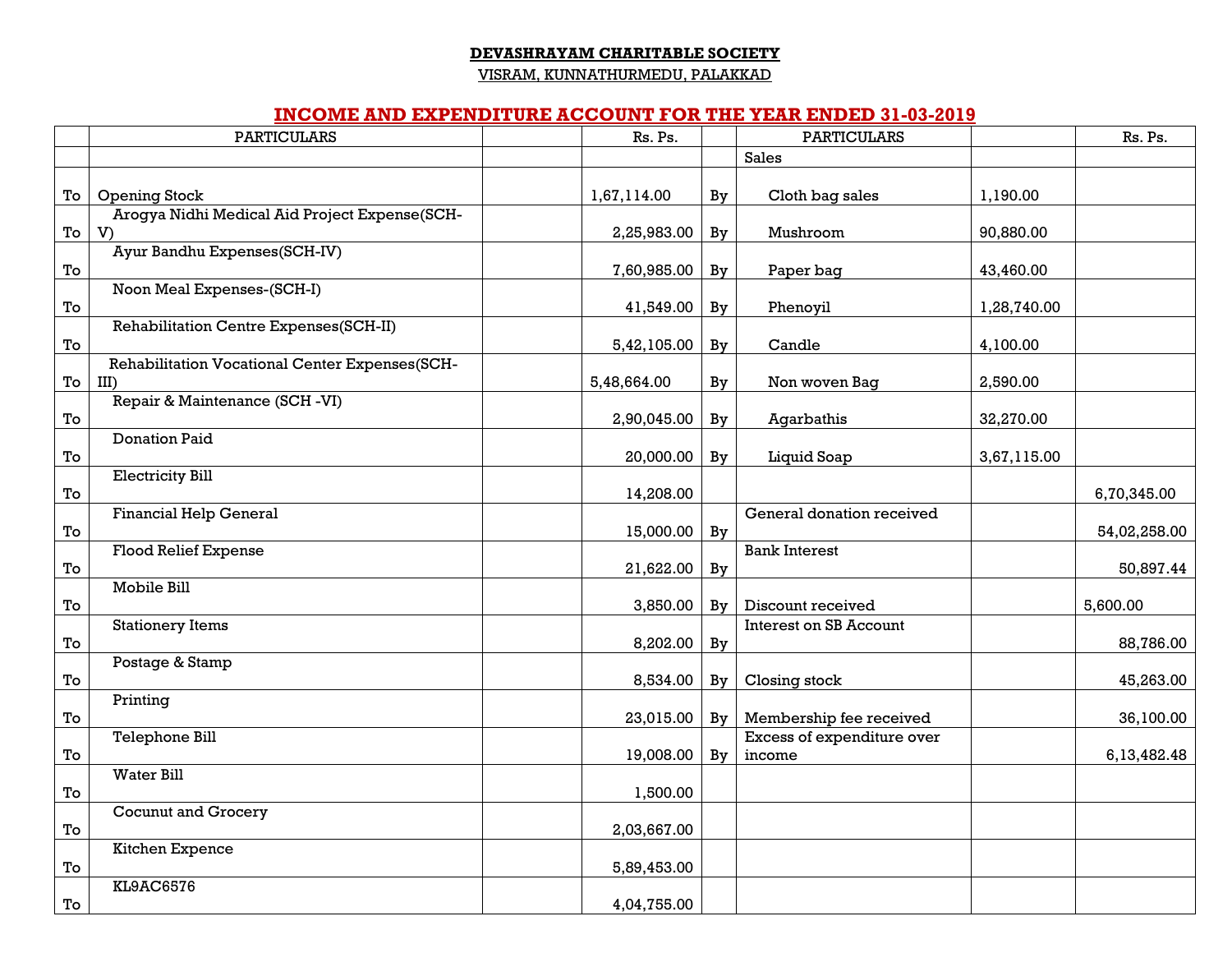|    | KL 9 AM 7234                |                 |  |                 |
|----|-----------------------------|-----------------|--|-----------------|
| To |                             | 1,08,869.00     |  |                 |
|    | Medical Aid                 |                 |  |                 |
| To |                             | 58,939.00       |  |                 |
|    | <b>Salary And Allowance</b> |                 |  |                 |
| To |                             | 18,59,426.00    |  |                 |
|    | <b>Staff Insurance</b>      |                 |  |                 |
| To |                             | 42,967.00       |  |                 |
|    | <b>Website Charge</b>       |                 |  |                 |
| To |                             | 15,000.00       |  |                 |
|    | <b>Bank Charges</b>         |                 |  |                 |
| To |                             | 3,746.92        |  |                 |
|    | <b>Celebration Expense</b>  |                 |  |                 |
| To |                             | 20,591.00       |  |                 |
|    |                             |                 |  |                 |
| To | <b>Staff Welfare</b>        | 1,27,444.00     |  |                 |
|    |                             |                 |  |                 |
| To | Sundry debtors Writeoff a/c | 3,120.00        |  |                 |
|    |                             |                 |  |                 |
| To | Depreciation                | 7,63,370.00     |  |                 |
|    |                             |                 |  |                 |
|    |                             |                 |  |                 |
|    |                             | 69, 12, 731. 92 |  | 69, 12, 731. 92 |
|    |                             |                 |  |                 |

| Place: Palakkad<br>Date : | PRESIDENT | <b>SECRETARY</b>                                                                                                                        | TREASURER |
|---------------------------|-----------|-----------------------------------------------------------------------------------------------------------------------------------------|-----------|
|                           |           | Vide my report of even date<br>attached.<br>For. K.V.VENKITARAMAN &<br>CO <sub>1</sub><br>CHARTERED ACCOUNTANTS<br>Firm Regn No.013571S |           |
| Place: Palakkad<br>Date:  |           | K.V.VENKITARAMAN,<br>Partner<br>M.NO.20718                                                                                              |           |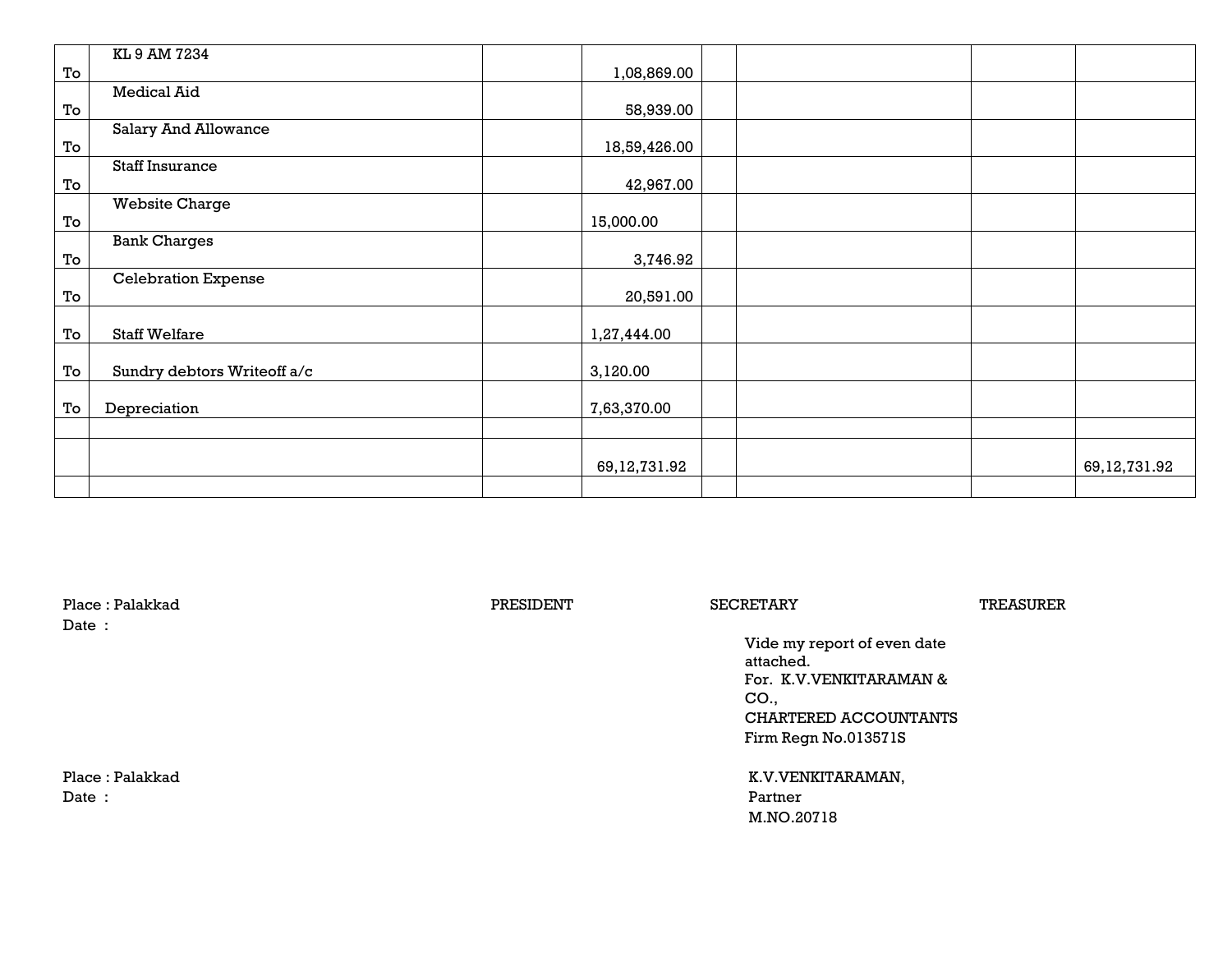#### VISRAM, KUNNATHURMEDU, PALAKKAD

#### **BALANCE SHEET AS ON 31-03-2019**

| LIABILITIES                   |                |                | <u>ASSETS</u>                        |                |
|-------------------------------|----------------|----------------|--------------------------------------|----------------|
| Capital Fund:                 |                |                |                                      |                |
| <b>Opening Balance</b>        | 1,11,25,514.25 |                | Fixed Assets (Sch. XII)              | 66,99,406.97   |
|                               |                |                | Deposits(Sch. VII)                   | 34,300.00      |
|                               |                |                | Fixed Deposit with Banks (Sch. VIII) | 5,75,005.00    |
| LESS: Excess of expenditure   | 6,13,482.48    |                | Sundry Debtors (Sch. IX)             | 78,095.00      |
| over income                   |                | 1,05,12,031.77 | Loans and Advances(Sch. X)           | 4,74,466.00    |
|                               |                |                | Interest receivables                 | 35,821.00      |
|                               |                |                | Closing Stock                        | 45,263.00      |
| <b>Advance From Customers</b> |                | 1,960.00       | <b>TDS</b>                           | 5,571.00       |
| Endowment Fund                |                | 1,25,100.00    | Income tax Refund Receivable         | 2,278.00       |
|                               |                |                | Bank Accounts (Sch. XI)              | 25,69,308.29   |
|                               |                |                | Cash in hand                         | 1,19,577.51    |
|                               |                |                |                                      |                |
|                               |                | 1,06,39,091.77 |                                      | 1,06,39,091.77 |
|                               |                |                |                                      |                |

| Place: Palakkad<br>Date: | PRESIDENT | <b>SECRETARY</b>                                                                                                      | TREASURER |
|--------------------------|-----------|-----------------------------------------------------------------------------------------------------------------------|-----------|
|                          |           | Vide my report of even date attached<br>For K.V. VENKITARAMAN & CO.,<br>CHARTERED ACCOUNTANTS<br>Firm Regn No.013571S |           |
| Place: Palakkad<br>Date: |           | K.V. VENKITARAMAN<br>Partner<br>M.NO.20718                                                                            |           |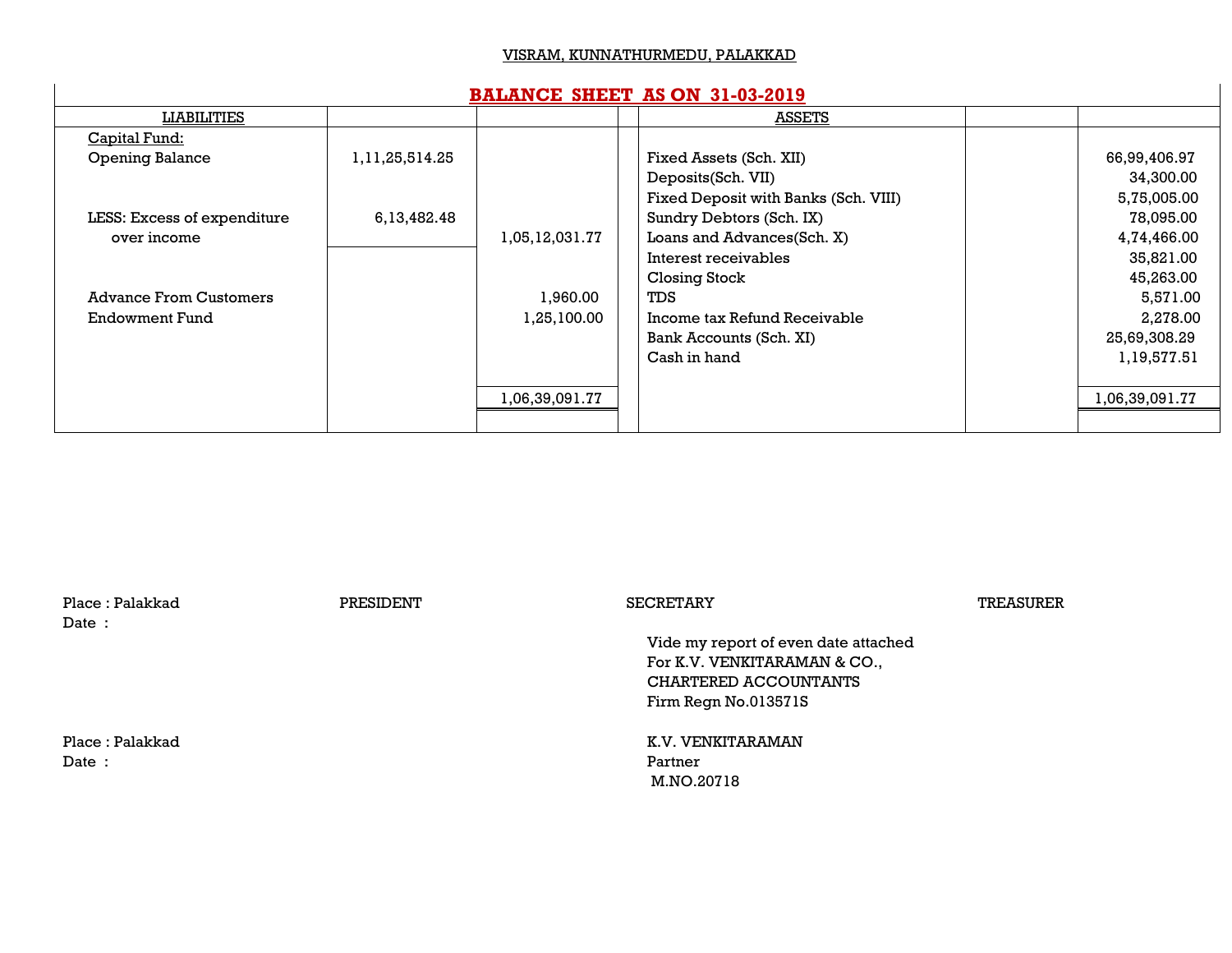| <b>DEVASHRAYAM CHARITABLE SOCIETY</b>                                         |             |
|-------------------------------------------------------------------------------|-------------|
| <b>VISRAM, KUNNATHURMEDU, PALAKKAD</b>                                        |             |
|                                                                               |             |
| <b>Schedule I -NOON MEAL EXPENSES</b><br>Fuel Expense (LPG & Fire Wood)       |             |
|                                                                               | 41,549.00   |
|                                                                               | 41,549.00   |
|                                                                               |             |
| <b>Schedule II -REHABILITATION</b><br><b>CENTRE EXPENSES</b>                  |             |
| <b>Refreshment Expense</b>                                                    | 2,79,935.00 |
| <b>Rehabilitation Expense</b>                                                 | 47,881.00   |
| <b>Students Stipend</b>                                                       | 4,600.00    |
| <b>TOUR Expenses</b>                                                          | 35,901.00   |
| Travelling Allowance (Rehabilitation Centre)                                  | 290.00      |
| <b>Uniform Students</b>                                                       |             |
| Vehicle Hire Charges                                                          | 2,998.00    |
|                                                                               | 1,70,500.00 |
|                                                                               | 5,42,105.00 |
| <b>Schedule III -REHABILITATION CENTRE VOCATIONAL UNIT</b><br><b>EXPENSES</b> |             |
| Raw Material for Agarbathi                                                    |             |
| Raw Material for Candle                                                       | 18,850.00   |
| Raw Material for Cloth Bag                                                    | 110.00      |
|                                                                               | 12,631.00   |
| Raw Material for Liquid Soap                                                  | 2,33,917.00 |
| Raw Material for Mushroom                                                     | 80,173.00   |
| Raw Material for Paper Bag                                                    | 58,091.00   |
| Raw Material for Phenyle                                                      | 1,44,892.00 |
|                                                                               | 5,48,664.00 |
|                                                                               |             |
| <b>Schedule IV -AYUR BANDHU</b>                                               |             |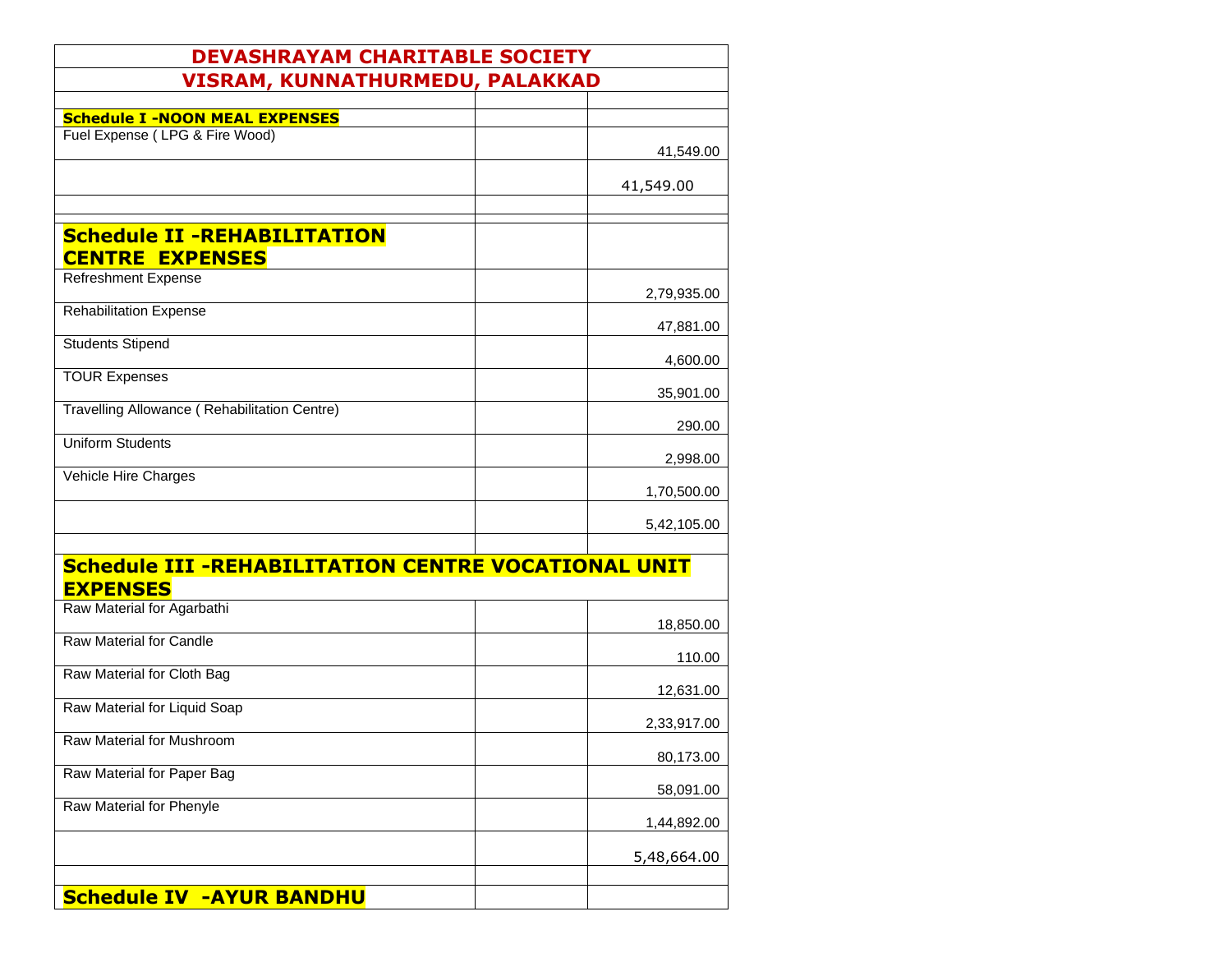| <b>EXPENSES</b>                                                        |                         |
|------------------------------------------------------------------------|-------------------------|
| Ayurbandhu Dialysis - Santhi Medical Unit                              | 2,84,800.00             |
| Ayurbandhu Medical Help - Friends Medicals                             |                         |
| Ayurbandhu Medical Help - Janani Medicals                              | 2,59,485.00             |
| Ayur Bandhu - Monthly Medical Financial Help Paid                      | 19,350.00               |
|                                                                        | 1,97,350.00             |
|                                                                        | 7,60,985.00             |
| <b>Schedule V - Arogya Nidhi Medical Aid Project</b><br><b>Expense</b> |                         |
| ArogyaNidhi Medical Bill Friends Medicals                              |                         |
| ArogyaNidhi Medical Bill - Janani Medicals                             | 1,90,354.00             |
| Arogyanidhi Monthly Medical Financial Help Paid                        | 19,339.00<br>16,290.00  |
|                                                                        | 2,25,983.00             |
| <b>Schedule VI- Repair &amp; Maintenance</b>                           |                         |
| <b>Computer Service</b>                                                |                         |
| <b>Electrical &amp; Plumbing Work Expense</b>                          | 5,145.00                |
| <b>Gardening Expenses</b>                                              | 32,356.00               |
| Mushroom Shed Construction Work                                        | 6,682.00                |
| Rain Water Harvesting Expense                                          | 19,479.00               |
| Repair and Maintenance (General)                                       | 14,054.00               |
| Repairs & Maintenance of Steam Cooking Unit                            | 82,899.00               |
| <b>TVS XL Maintenance</b>                                              | 1,19,980.00             |
| <b>TVS XL Petrol</b>                                                   | 1,550.00                |
|                                                                        | 7,900.00<br>2,90,045.00 |
|                                                                        |                         |
| <b>Schedule VII -Deposits</b>                                          |                         |
| Gas Deposit                                                            | 1,800.00                |
| Telephone Deposit                                                      | 3,000.00                |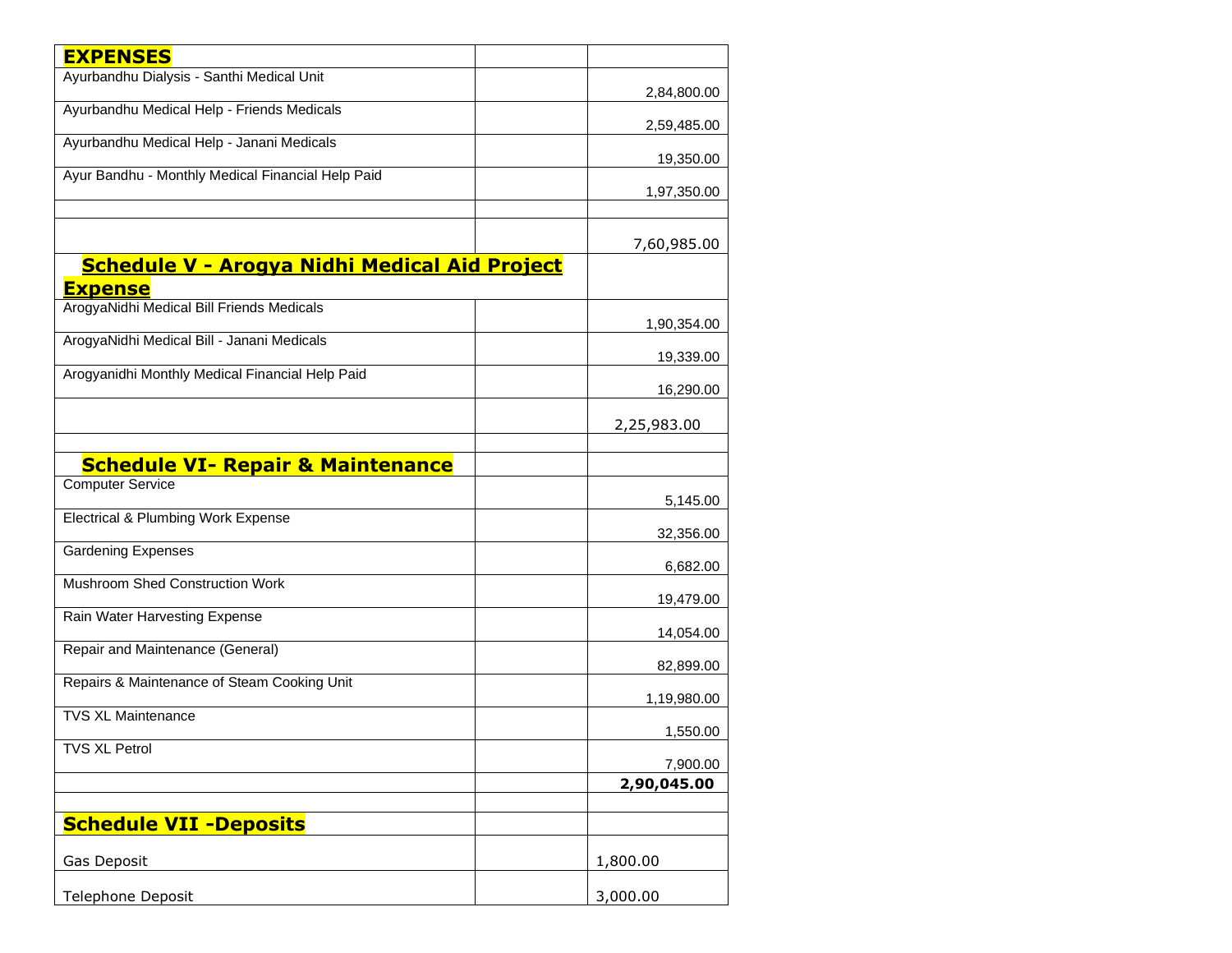| <b>Electricity Deposit</b>             |             | 29,500.00              |
|----------------------------------------|-------------|------------------------|
| <b>TOTAL</b>                           |             | 34,300.00              |
| <b>Schedule VIII- Fixed Deposit</b>    |             |                        |
| FD For Endowment Fund with UBI         |             | 1,25,100.00            |
| FD with State Bank of India            |             | 68,212.00              |
| FD with State Bank of India 612        |             | 1,86,296.00            |
| FD with Union Bank of India            |             | 1,95,397.00            |
| <b>TOTAL</b>                           |             | 5,75,005.00            |
| <b>Schedule IX- Sundry Debtors</b>     |             |                        |
| <b>DISTRICT HOMOEO HOSPITAL</b>        |             | 205.00                 |
| Govt: Thaluk Hospital Chittur          |             | 995.00                 |
| Govt. District Hospital Palakkad       |             |                        |
| <b>KHADI &amp; VILLAGE INDUSTRIES</b>  |             | 19,500.00<br>44,250.00 |
| <b>KVIB Thrissur</b>                   |             | 5,250.00               |
| LIC Branch-1                           |             | 400.00                 |
| Ramaswami                              |             | 2,995.00               |
| <b>W&amp;C Hospital</b>                |             |                        |
| <b>TOTAL</b>                           |             | 4,500.00<br>78,095.00  |
|                                        |             |                        |
|                                        |             |                        |
| <b>Schedule X - loans and advances</b> |             |                        |
| Beena                                  | 5,500.00    |                        |
| Finovation                             | 3,91,000.00 |                        |
| Jisha                                  | 16,000.00   |                        |
| Muralidharan                           | 1,000.00    |                        |
| Praseetha                              | 13,000.00   |                        |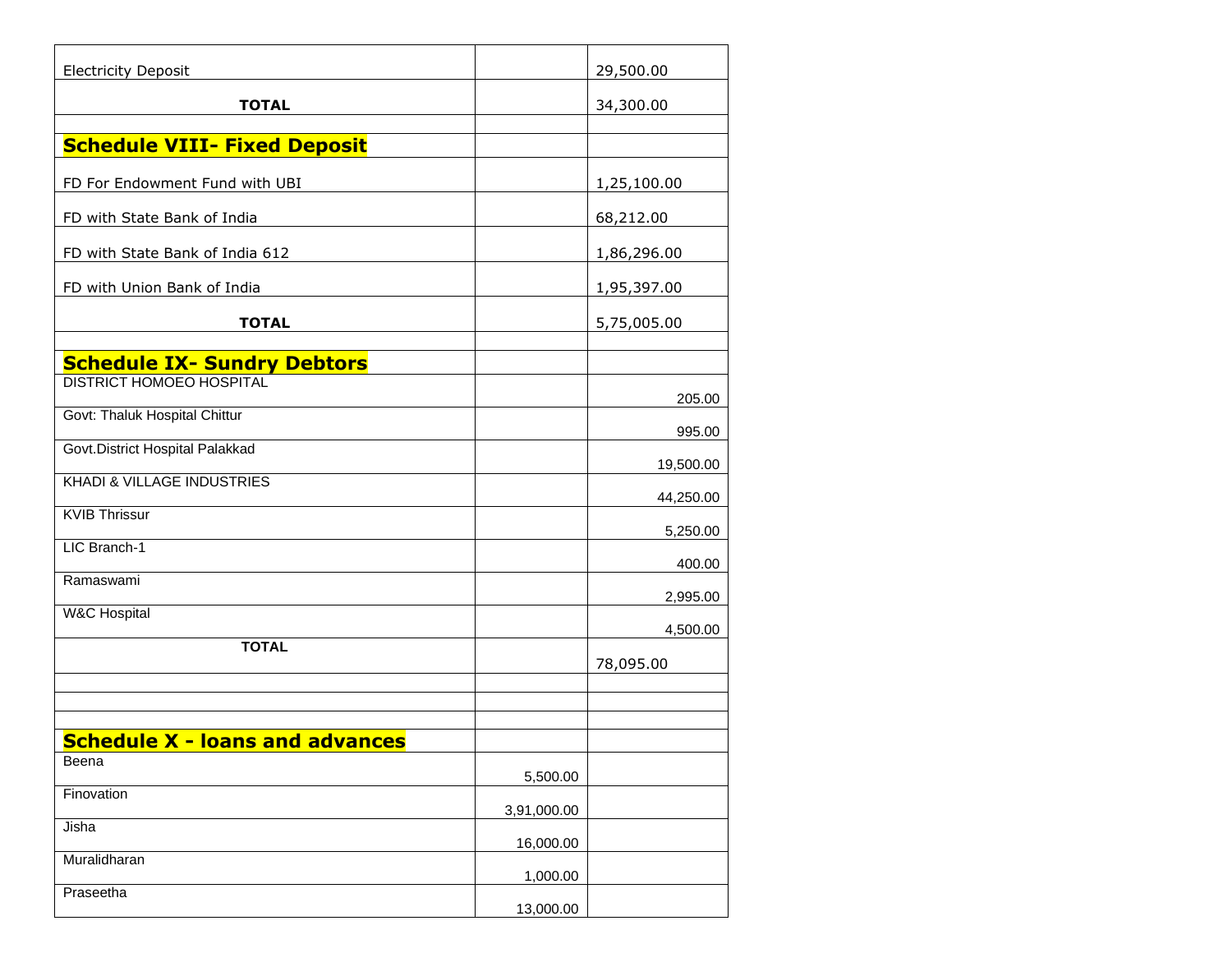| Ramesh                           | 4,000.00    |              |
|----------------------------------|-------------|--------------|
| Sunitha                          |             |              |
|                                  | 1,000.00    |              |
| Venugopal                        | 29,966.00   |              |
| Vijitha                          |             |              |
|                                  | 13,000.00   |              |
|                                  |             |              |
|                                  | 4,74,466.00 |              |
|                                  |             |              |
| <b>Schedule XI- Bank Account</b> |             |              |
| State Bank of India 6465         |             | 66,978.65    |
|                                  |             |              |
| Union Bank of India 91426        |             | 19,497.49    |
|                                  |             |              |
| Union Bank of India 97002        |             | 24,82,832.15 |
| <b>TOTAL</b>                     |             | 25,69,308.29 |
|                                  |             |              |

## **M/S. DEVASHRAYAM CHARITABLE SOCIETY FIXED ASSETS (SCH. - XII)**

| <b>PARTICULARS</b>              | <b>OPENING</b> |                          | ADDITION                 |                          | <b>TOTAL</b> | <b>RATE</b> |             | <b>WDV AS ON</b> |
|---------------------------------|----------------|--------------------------|--------------------------|--------------------------|--------------|-------------|-------------|------------------|
|                                 |                | <b>BEFORE</b>            |                          |                          |              |             |             |                  |
|                                 | <b>BALANCE</b> | <b>SEPT</b>              | <b>AFTER SEPT</b>        | <b>DELETION</b>          |              |             | DEPRN.      | 31-03-2019       |
|                                 |                |                          |                          |                          |              |             |             |                  |
|                                 |                |                          |                          |                          |              |             |             |                  |
| LAND                            | 8,10,396.00    | $\overline{\phantom{0}}$ | $\overline{\phantom{0}}$ | $\overline{\phantom{a}}$ | 8,10,396.00  |             |             | 8,10,396.00      |
| <b>BUILDING</b>                 | 36,30,552.42   |                          | 63,532.00                |                          | 36,94,084.42 | 10%         | 3,66,232.00 | 33,27,852.42     |
| REHABITATION CENTER             |                |                          |                          |                          |              |             |             |                  |
| <b>EQUIPMENTS</b>               | 122449.09      |                          |                          |                          | 1,22,449.09  | 15%         | 18,367.00   | 1,04,082.09      |
| <b>COMPUTER</b>                 | 19,129.23      |                          |                          |                          | 19,129.23    | 40%         | 7,652.00    | 11,477.23        |
| KITCHEN ACCESSORIES             | 6,18,425.76    |                          |                          |                          | 6,18,425.76  | 15%         | 92,764.00   | 5,25,661.76      |
|                                 |                |                          |                          |                          |              |             |             |                  |
| <b>VEHICLES</b>                 | 11,92,128.87   |                          |                          |                          | 11,92,128.87 | 15%         | 1,78,819.00 | 10,13,309.87     |
| <b>FURNITURE &amp; FITTINGS</b> | 1,07,704.63    |                          |                          | $\overline{\phantom{a}}$ | 1,07,704.63  | 10%         | 10,770.00   | 96,934.63        |
| <b>OPEN WELL</b>                | 1,26,749.83    |                          |                          |                          | 1,26,749.83  | 10%         | 12,675.00   | 1,14,074.83      |
| <b>INVERTOR</b>                 | 26,630.92      |                          |                          |                          | 26,630.92    | 10%         | 2,663.00    | 23,967.92        |
| <b>PLANT &amp; MACHINERY</b>    | 1,31,674.04    |                          |                          |                          | 1,31,674.04  | 15%         | 19,751.00   | 1,11,923.04      |
| <b>SEWING MACHINE</b>           | 2,914.48       |                          |                          |                          | 2,914.48     | 10%         | 291.00      | 2,623.48         |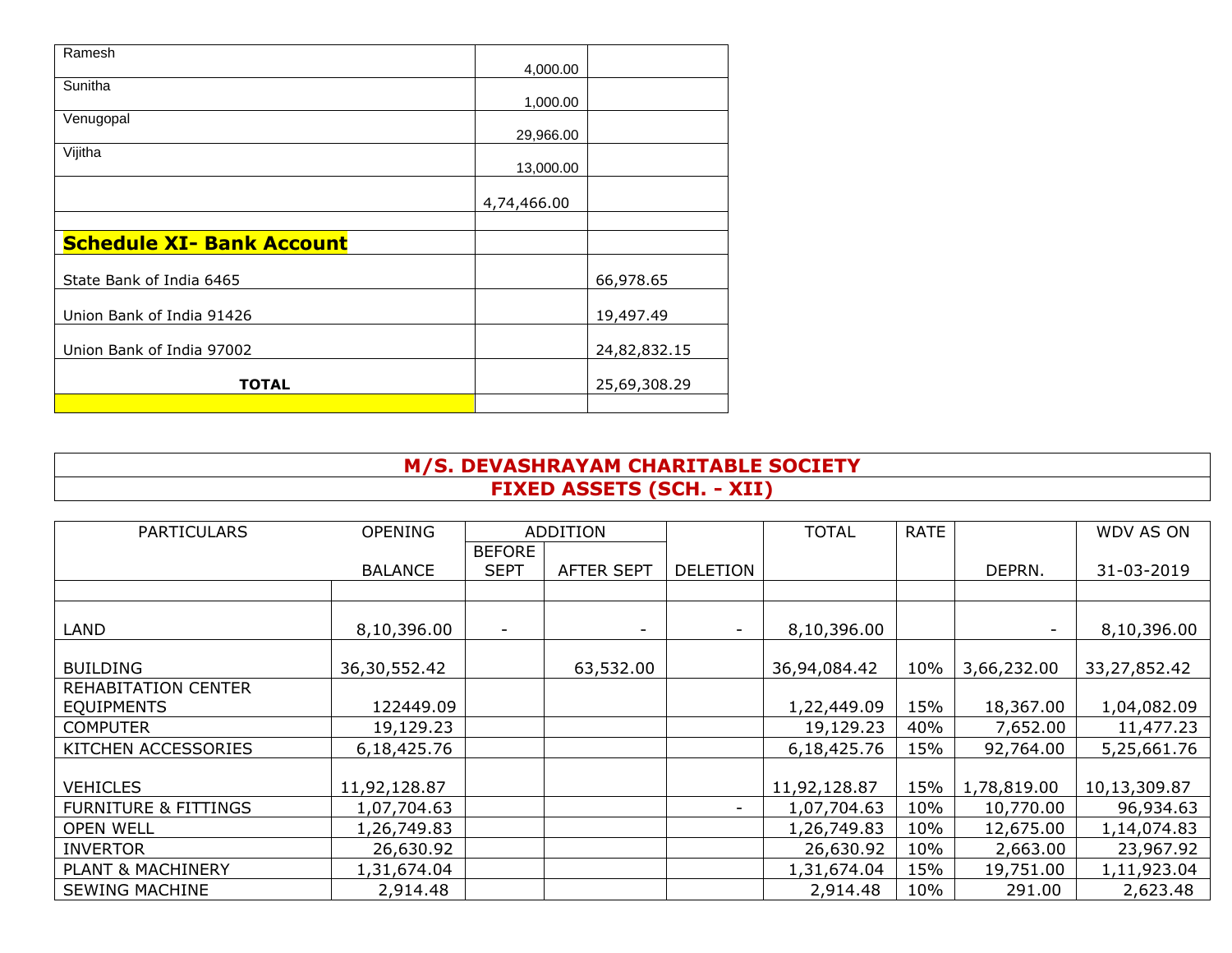| <b>GENERATOR</b>   | 51,406.30    |             |                          | 51,406.30                | 15% | 7,711.00    | 43,695.30    |
|--------------------|--------------|-------------|--------------------------|--------------------------|-----|-------------|--------------|
| Mushroom Shed      | 1,10,752.70  |             |                          | 1,10,752.70              | 10% | 11,075.00   | 99,677.70    |
| Air cooler         | 11,092.50    |             |                          | 11,092.50                | 15% | 1,664.00    | 9,428.50     |
|                    |              |             |                          |                          |     |             |              |
| Upstairs roof work | 2,18,353.20  | 2,12,635.00 |                          | 4,30,988.20              | 10% | 32,467.00   | 3,98,521.20  |
| DVD Player         |              | 2,200.00    |                          | 2,200.00                 | 15% | 165.00      | 2,035.00     |
| Fan                |              | 4,050.00    |                          | 4,050.00                 | 15% | 304.00      | 3,746.00     |
|                    |              |             |                          | $\overline{\phantom{0}}$ |     |             |              |
|                    |              |             |                          |                          |     |             |              |
|                    | 71,80,359.97 | 2,82,417.00 | $\overline{\phantom{a}}$ | 74,62,776.97             |     | 7,63,370.00 | 66,99,406.97 |
|                    |              |             |                          |                          |     |             |              |

#### **RECONCILLATION**

| <b>SALES 18-19</b>                                          |             |             |
|-------------------------------------------------------------|-------------|-------------|
| Sales as per Receipts and Payment                           |             | 5,61,850.00 |
| Add: credit sales<br>sales as per income and<br>expenditure | 1,08,995.00 | 6,70,845.00 |
|                                                             |             |             |
|                                                             |             |             |

| <b>SUNDRY DEBTORS</b>                                                                                                                 |                                                                |           |  |  |
|---------------------------------------------------------------------------------------------------------------------------------------|----------------------------------------------------------------|-----------|--|--|
| Opening balance of sundry debtors<br>Add: credit sale<br>Less: collection from debtors<br>Less: debtors written off<br>Sundry Debtors | 63,520.00<br>1,08,995.00<br>91,300.00<br>3,120.00<br>78,095.00 | 78,095.00 |  |  |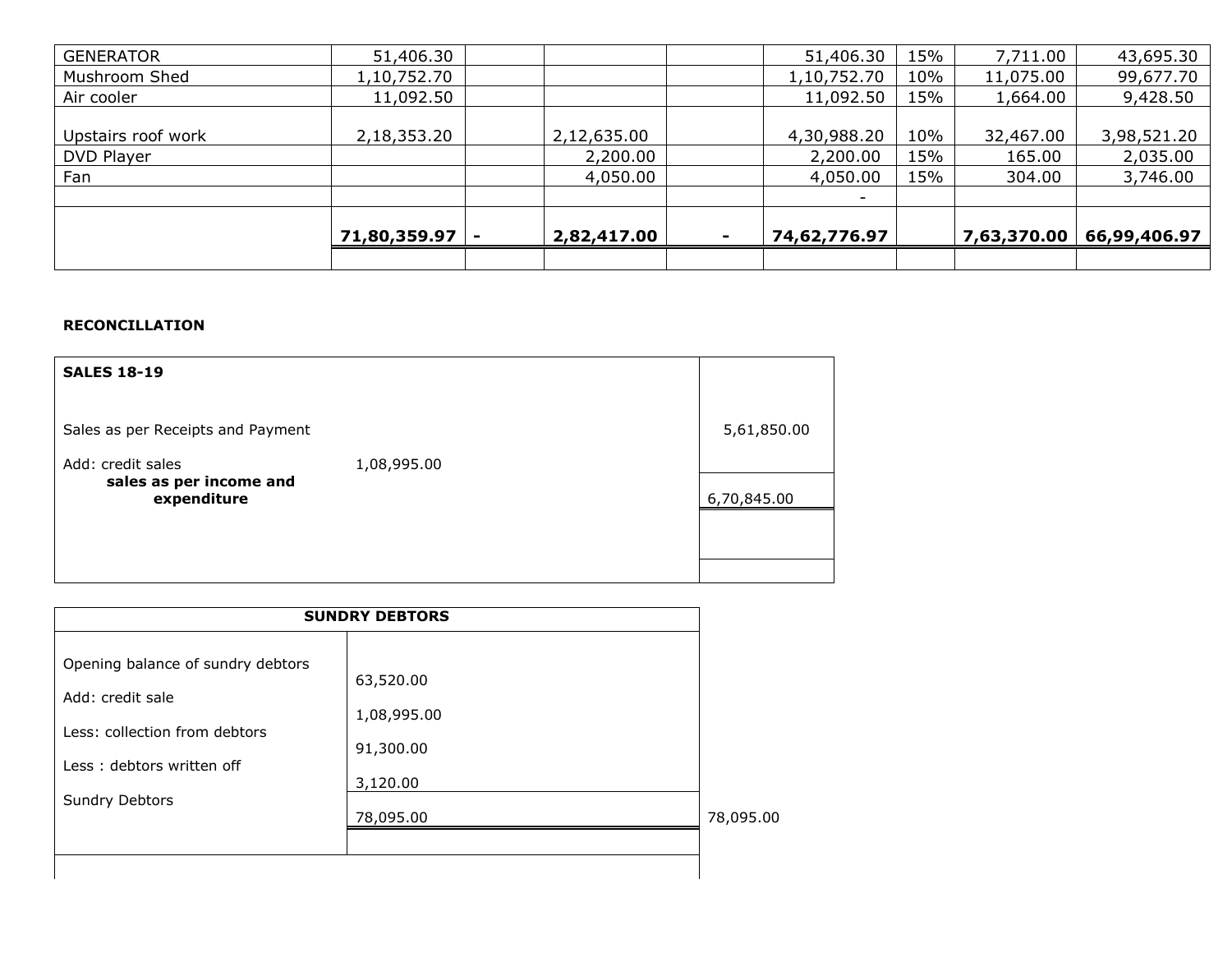### **BANK RECONCILLATION SBI RECONCILLATION**

## Devashrayam 2018 - 2019 Thekkethara, Marutharode Palakkad, Kerala

| <b>PARTICULARS</b>                                  | <b>AMOUNT</b>                                                       |          |
|-----------------------------------------------------|---------------------------------------------------------------------|----------|
| Closing Balance as per bank                         |                                                                     |          |
| Statement                                           |                                                                     | 66228.65 |
|                                                     |                                                                     |          |
| Add: Cheque Received but not presented for clearing |                                                                     |          |
| Date                                                | Particulars                                                         |          |
|                                                     | $Ch. No. : 001310$ of Andhra Bank, R.G.                             |          |
|                                                     | Venkatesh, Jayaraj Engerring Corportaion,<br>Market Road, Palakkad, |          |
| 25-03-2019                                          | 750                                                                 |          |
|                                                     |                                                                     |          |
| Closing balance as per Tally                        |                                                                     | 66978.65 |
|                                                     |                                                                     |          |

#### **UBI RECONCILLATION**

# Devashrayam 2018 - 2019

## Thekkethara, Marutharode

## Palakkad. Kerala

| <b>Bank Reconciliation</b>                              |                    |              |  |  |  |  |  |
|---------------------------------------------------------|--------------------|--------------|--|--|--|--|--|
| Particulars                                             | Amount             |              |  |  |  |  |  |
| Closing balance As per Bank Statement                   |                    | 25,03,632.15 |  |  |  |  |  |
| Less: Cheque issued but not cleared in the current year |                    |              |  |  |  |  |  |
| <b>DATE</b>                                             | <b>PARTICULARS</b> |              |  |  |  |  |  |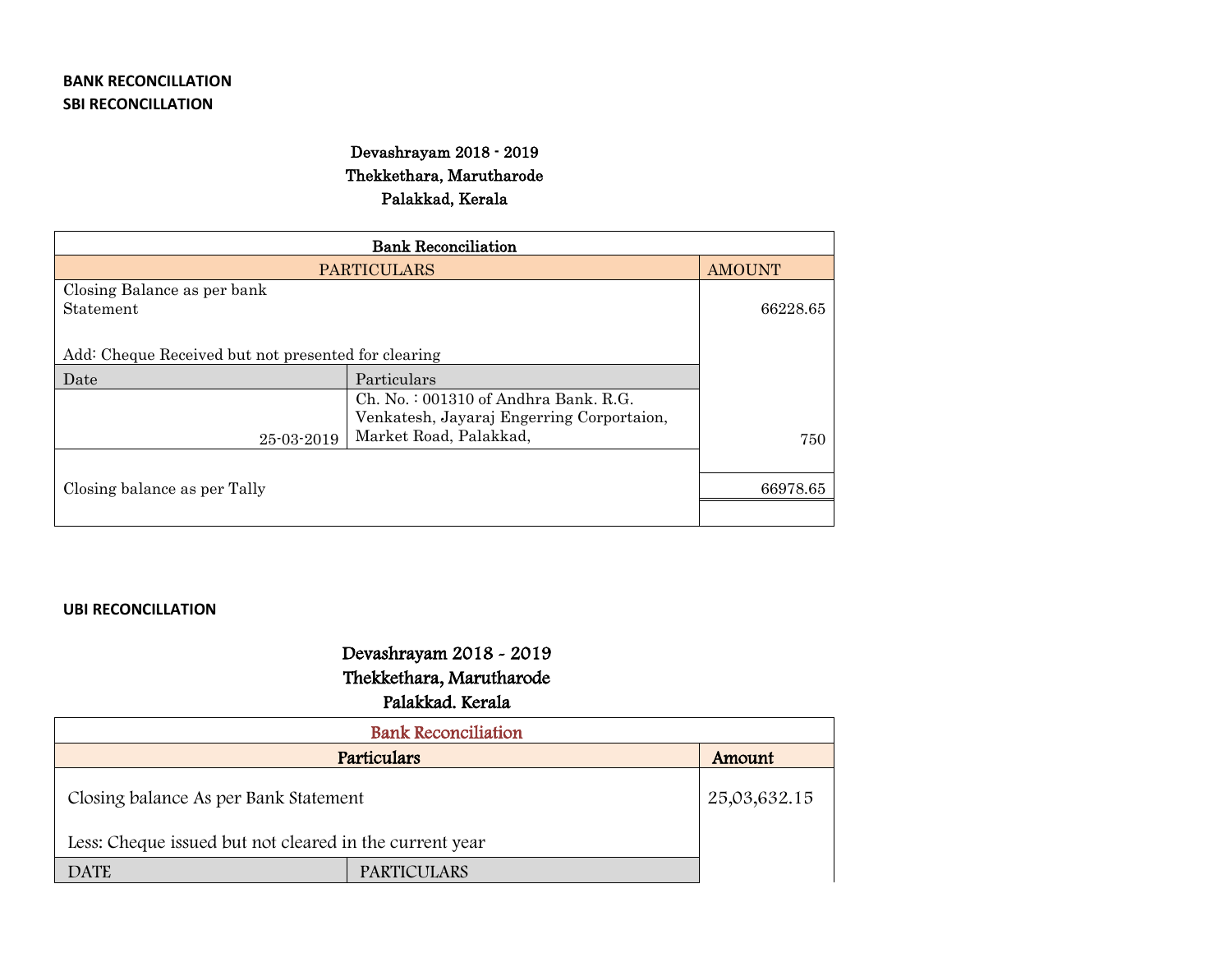| Ch. No.: 010581 of UBI, Ayurbandhu<br>Dialysis Monthly Bill Paid to Santhi<br>Information Centre Palakkad, Month of<br>March 2019 | 20,800.00    |
|-----------------------------------------------------------------------------------------------------------------------------------|--------------|
|                                                                                                                                   |              |
|                                                                                                                                   |              |
|                                                                                                                                   |              |
|                                                                                                                                   | 24,82,832.15 |
|                                                                                                                                   |              |
|                                                                                                                                   |              |

# **M/S. DEVASHRAYAM CHARITABLE SOCIETY**

**FIXED ASSETS (SCH.-XII)**

| <b>PARTICULARS</b>                       | <b>OPENING</b> |               | <b>ADDITION</b> |                          | <b>TOTAL</b> | <b>RATE</b> |                          | WDV AS ON   |
|------------------------------------------|----------------|---------------|-----------------|--------------------------|--------------|-------------|--------------------------|-------------|
|                                          |                | <b>BEFORE</b> |                 |                          |              |             |                          |             |
|                                          | <b>BALANCE</b> | <b>SEPT</b>   | AFTER SEPT      | <b>DELETION</b>          |              |             | DEPRN.                   | 31-03-2019  |
|                                          |                |               |                 |                          |              |             |                          |             |
| <b>LAND</b>                              | 8,10,396.00    |               |                 | $\overline{\phantom{a}}$ | 8,10,396.00  |             | $\overline{\phantom{a}}$ | 8,10,396.00 |
| <b>COMPUTER</b>                          | 19,129.23      |               |                 |                          | 19,129.23    | 40%         | 7,652.00                 | 11,477.23   |
| <b>BAJAJ</b>                             | 7,08,817.10    |               |                 |                          | 7,08,817.10  | 15%         | 1,06,322.00              | 6,02,495.10 |
| <b>TVS 50</b>                            | 4,591.09       |               |                 |                          | 4,591.09     | 15%         | 689.00                   | 3,902.09    |
| Ashok Leyland Bus                        | 4,78,720.68    |               |                 | $\overline{\phantom{a}}$ | 4,78,720.68  | 15%         | 71,808.00                | 4,06,912.68 |
| <b>FURNITURE &amp; FITTINGS</b>          | 1,07,704.63    |               |                 | $\overline{\phantom{a}}$ | 1,07,704.63  | 10%         | 10,770.00                | 96,934.63   |
| LCD PROJECTOR                            | 19,557.44      |               |                 |                          | 19,557.44    | 15%         | 2,934.00                 | 16,623.44   |
| <b>OPEN WELL</b>                         | 1,26,749.83    |               |                 |                          | 1,26,749.83  | 10%         | 12,675.00                | 1,14,074.83 |
| <b>TOOLS</b>                             | 5,000.92       |               |                 |                          | 5,000.92     | 15%         | 750.00                   | 4,250.92    |
| <b>INVERTOR</b>                          | 26,630.92      |               |                 |                          | 26,630.92    | 10%         | 2,663.00                 | 23,967.92   |
| PLANT & MACHINERY                        | 1,31,674.04    |               |                 |                          | 1,31,674.04  | 15%         | 19,751.00                | 1,11,923.04 |
| PLASTIC CONTAINERS<br>PHYSIOTHERAPY      | 1,846.81       |               |                 |                          | 1,846.81     | 15%         | 277.00                   | 1,569.81    |
| <b>EQUIPMENTS</b><br><b>REFRIGERATOR</b> | 16,935.40      |               |                 |                          | 16,935.40    | 15%<br>15%  | 2,540.00                 | 14,395.40   |